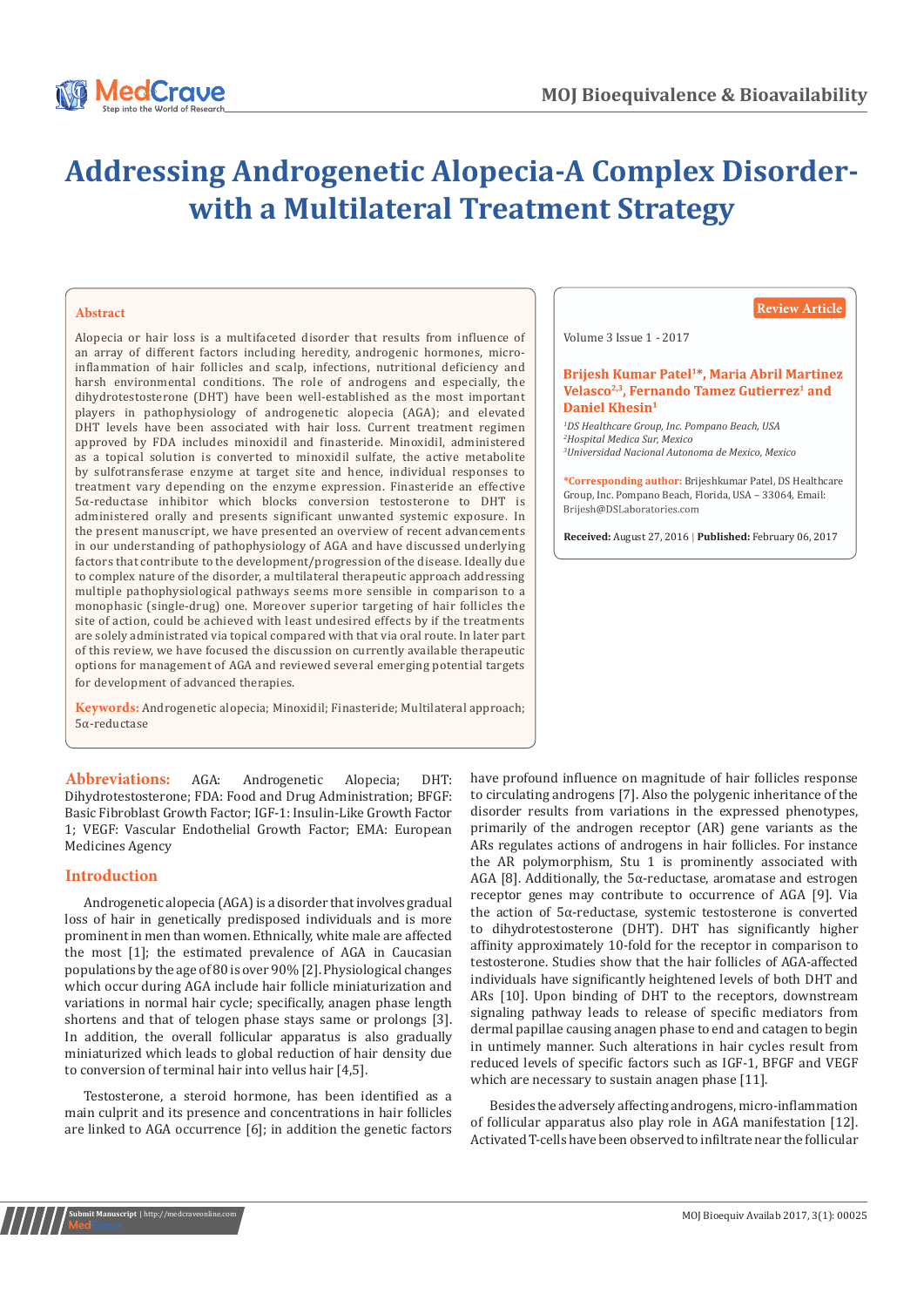infundibulum [13]. In fact the inflammation in hair follicles could result from multitude of internal and/or external factors such as due to microbial infection, use of harsh chemicals, oxidative stress, normal aging, smoking and excessive exposure to sunlight and pollutants. Each of these factors are capable of increasing levels of free radicals in hair follicles which is detrimental to overall follicle health.

More recently, several studies have revealed the important role of prostaglandins (PGs) in governing the hair cycle. Prostaglandins are lipidic mediators synthesized via arachidonic acid pathway under the actions of specific enzymes. Amongst investigated PGs, PGD2, PGE2, and PGF2a have exhibited activities related to governing hair cycle. More specifically studies have demonstrated hair growth inhibitory effects of PGD2, whereas hair growth stimulating effects of PGE2 and PGF2a [14,15]. Increased levels of PGD2 and reduced levels of PGE2 have been observed in AGA affected male scalp [14]. Amongst the two receptors of PGD2, GPR44 and PTGDR [16], the former expresses predominantly in

hair follicles and upon association with the ligand, may trigger follicle miniaturization by interfering stem cell maturation and thwarting development of terminal hair from vellus hair [16].

Overall based on currently available scientific information, it is evident that an array of different factors-dependent or independent, physiological or external-play role in progression of AGA and hence, the exact pathogenetic mechanism underling AGA is complex and poorly understood. Moreover, as AGA results from influence of one or more underlining factors and the individual contributions in overall progression of AGA of these factors varies person-to-person, it sounds scientifically prudent to address the issue with a treatment that targets multiple underlining factors/ pathways. In the present review, we have summarized recent advancements in our understanding of pathophysiology of AGA, discussed currently available therapeutic options for management of AGA and presented an overview of emerging potential targets for development of advanced therapies.



# **Current Strategies for Management of AGA**

Physiologically androgenetic alopecia is a multilateral phenomenon; it causes considerable changes in overall appearance of patients and is associated with enormous subsequent psychological and social implications, especially in younger men [1]. Although it is well accepted that several pathogenic mechanisms are involved in the onset of AGA, only two pharmaceutical interventions are currently available. A topical solution and an oral drug with systemic exposure are available for use either individually or together depending on severity of AGA, individual response to treatments, affordability and risks [17]. Till date minoxidil topical solution and finasteride, in form of oral tablets, are the only two therapeutic options approved by the United States Food and Drug Administration (US-FDA) and European Medicines Agency (EMA) for treatment of AGA [5].

# **Minoxidil**

Topically administered Minoxidil, available in forms of 2% and 5% solution and foam is the most widely recommended drug [18] as the first-line therapy in case of mild to moderate androgenetic alopecia [19]. Although the exact mechanism of action of minoxidil is not fully elucidated, the hair growth stimulating actions are attributed to its active metabolite, minoxidil sulphate, which produces vasodilatation in peripheral arteries by activating ATP-dependent potassium channels in vascular smooth muscles. Minoxidil is also reported to promote angiogenesis by enhancing VEGF mRNA expression in dermal papilla [20]. In in vitro settings, minoxidil stimulates PGE2 and leukotriene B4 expression, and block prostacyclin production in by dermal papilla cells. Also the expression of EP2, one of the PGE2 receptors responsible for lengthening of anagen phase is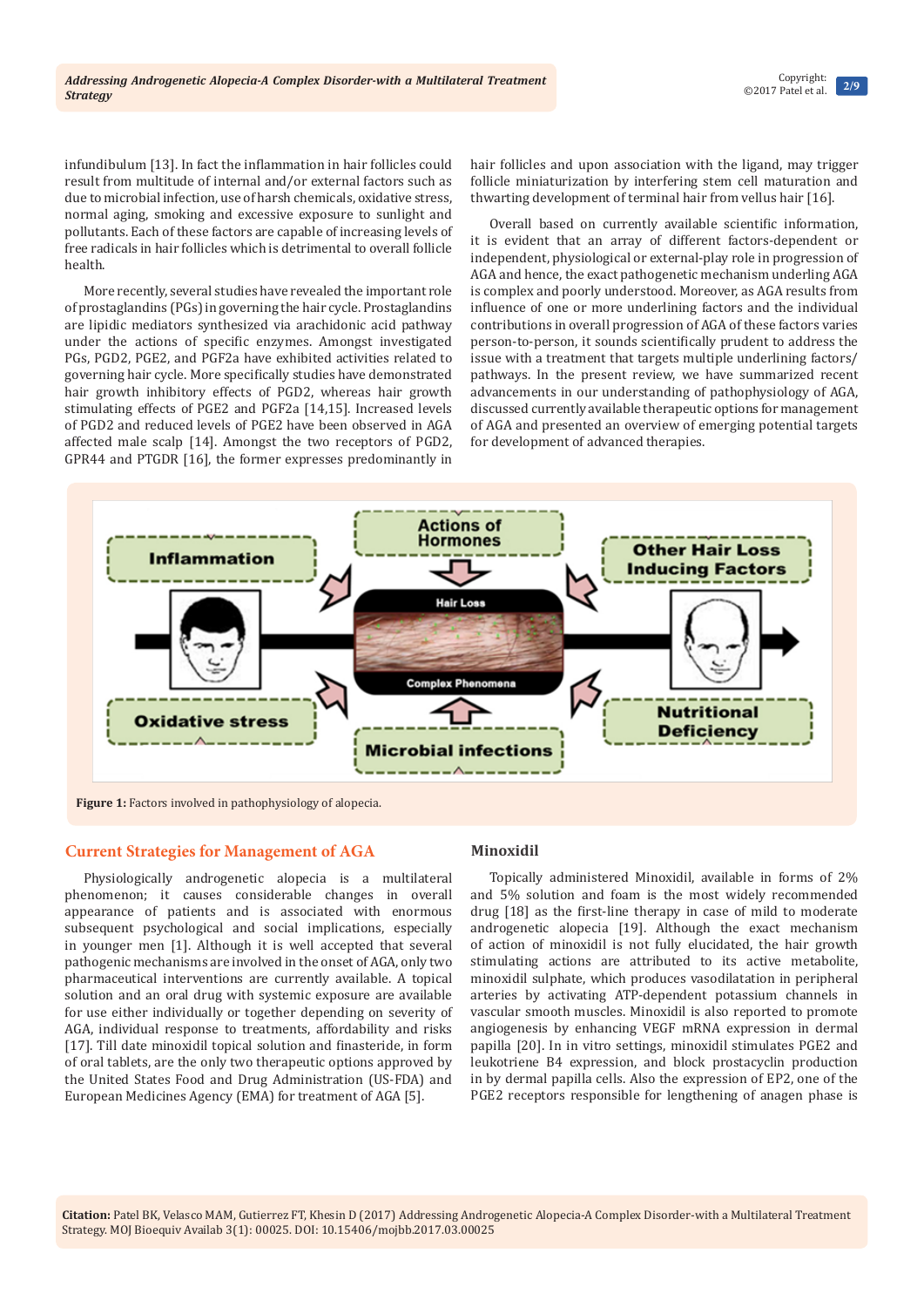amplified under the influence of minoxidil treatment. Further, due to anti-fibrotic activity of minoxidil inhibition of enzyme lysyl hydroxylase present in fibroblast may result in synthesis of a hydroxylysine-deficient collagen. Owing to the effects of minoxidil treatment, the miniaturized hair follicle stays longer in the anagen phase, decreasing shedding and producing hair similar to the terminal hair [21].

Pharmaceutically, commercial minoxidil solutions use ethyl alcohol, propylene glycol and water as solvents to solubilize minoxidil for its topical delivery. Currently, minoxidil is approved by FDA in form of a solution and a foam, both in strengths of 2% and 5% w/v. The hair growth promoting efficacy of minoxidil is strength-dependent [22]. For maximum results, consumers are instructed to apply 1 ml minoxidil solution two times per day at least for 4-6 months. Side effects associated with minoxidil treatment are limited, mainly related to scalp pruritus, irritation and scaling. In addition, consumers have also reported higher incident of itching, redness and drying scalp with 5% minoxidil solution [1]. In the beginning of minoxidil treatment, initial shedding of hair has also been commonly experienced due to molting of telogen hair [17]. In certain cases, hair growth can also be observed in areas other than scalp due to systemic absorption of topically applied minoxidil [22].

 Several studies have investigated effects of combining other active ingredients with minoxidil with an objective of achieving superior outcomes for the treatment of AGA. In comparison to minoxidil alone, its combination with pyrithione zinc or hydrocortisone have shown superior hair growth [23]. In this clinical study, patients observed faster prevention of hair loss and appearance of newly grown hair after treatment with Minoxidil plus Adenosine in comparison to Minoxidil alone [24]. In a separate clinical study, minoxidil topical application produced significant increase in hair density and thickness; and treatment with alfatradiol resulted in deceleration or stabilization of hair loss [25]. In another study, the effects of Minoxidil high extra combination (MHEC) containing 12.5% Minoxidil, 5% Azelaic acid and 0.025% Betamethasone on hair growth were investigated and compared with Minoxidil 5% in a randomized controlled trial of 116 patients with androgenic alopecia. MHEC showed significant reduction in hair shedding compared to Minoxidil 5% alone. Further, the patients tolerated MHEC without significant adverse effects in comparison to placebo or Minoxidil 5% alone [26].

# **Finasteride**

Finasteride a selective type II  $5\alpha$ -reductase inhibitor is the first FDA-approved oral treatment for AGA being sold under brand name Propecia®. The mechanism of action of finasteride involves its irreversible binding with enzyme and blocking production of DHT from testosterone [27]; thus causing reduction in DHT-induced follicular miniaturization. In a long-term (5 year) controlled efficacy study, finasteride produced significant reduction in hair loss at a dose of 1mg per day in human subjects with AGA. In another 10 year-long study, finasteride administered orally at 1mg daily dose was observed to be safe over longer period of time with pronounced and sustained hair growth in male subjects [28]. Also, few of the enrolled male subjects were noticed to be non-responsive to the long term treatment based on lack of or minimum improvements observed in hair growth during the first year of finasteride treatment [28].

At a dose of 1 mg per day, adverse effects associated with finasteride therapy are limited, mainly related to sexual functions which are expected to go away after discontinuation of the therapy [29]. The key enzymes responsible for precipitating these adverse effects are aromatase, which increases production of estradiol from testosterone, and 5α-reductase which reduces production of DHT from testosterone. Increased estradiol has been linked to specific side effects such as feminization and gynecomastia; whereas, reduced DHT may result in loss of libido, erective dysfunction and other sexual side effects. Although the incidents of such adverse effects are less, this may affect overall compliance of patients to this therapy [28].

The major shortcoming associated with finasteride is its approved route of delivery. The site of action for finasteride is at hair follicles located on scalp; however, the current FDAapproved formulation is a tablet for an oral administration, which causes unwanted exposure of drug to systemic circulation and to other organs and in turn increases the risk of producing several undesired adverse effects. In order to avoid such side effects, many of the research groups have theorized and explored the strategy of administering finasteride directly to the scalp through topical delivery [29,30]. In fact, in a short-term study topical finasteride solution (0.25%), with significantly lesser systemic exposure, generated almost same inhibitory effects on plasma DHT levels as that observed with 1 mg per day oral finasteride administration [30]. In a separate intermediate-term study, topical gel containing 1% finasteride was found to be as efficacious as 1 mg per day oral finasteride [31]. In addition, the approach of delivering finasteride via topical route opens up several new possibilities such as combining topical minoxidil with topical finasteride which may improve overall efficacy, reduce potential health risks and provide superior patient compliance. In fact in a pioneering study, compared with minoxidil alone, topical minoxidil and finasteride combination was observed to be more efficacious in promoting hair growth [32].

Taking all together, till date only topical minoxidil and oral finasteride are the only approved therapies by FDA for AGA. Considering the multitude of factors involved in causing the disorder, therapies other than just minoxidil and finasteride are needed to be explored and developed. In the subsequent section, we have discussed several new chemical compounds and agents from botanical origins which have shown significant potential in recent years in addressing AGA.

# **Emerging Agents with Potential in Treatment of AGA**

# **Alfatradiol**

 Alfatradiol (also called 17α-estradiol) is a stereoisomer of female hormone 17β-estradiol and is commercially available in Europe and South America for the treatment of AGA in women. Several mechanisms have been proposed for actions of estrogens in mediating their beneficial effects on AGA-affected hair follicles. Ex vivo study using hair follicles, showed increased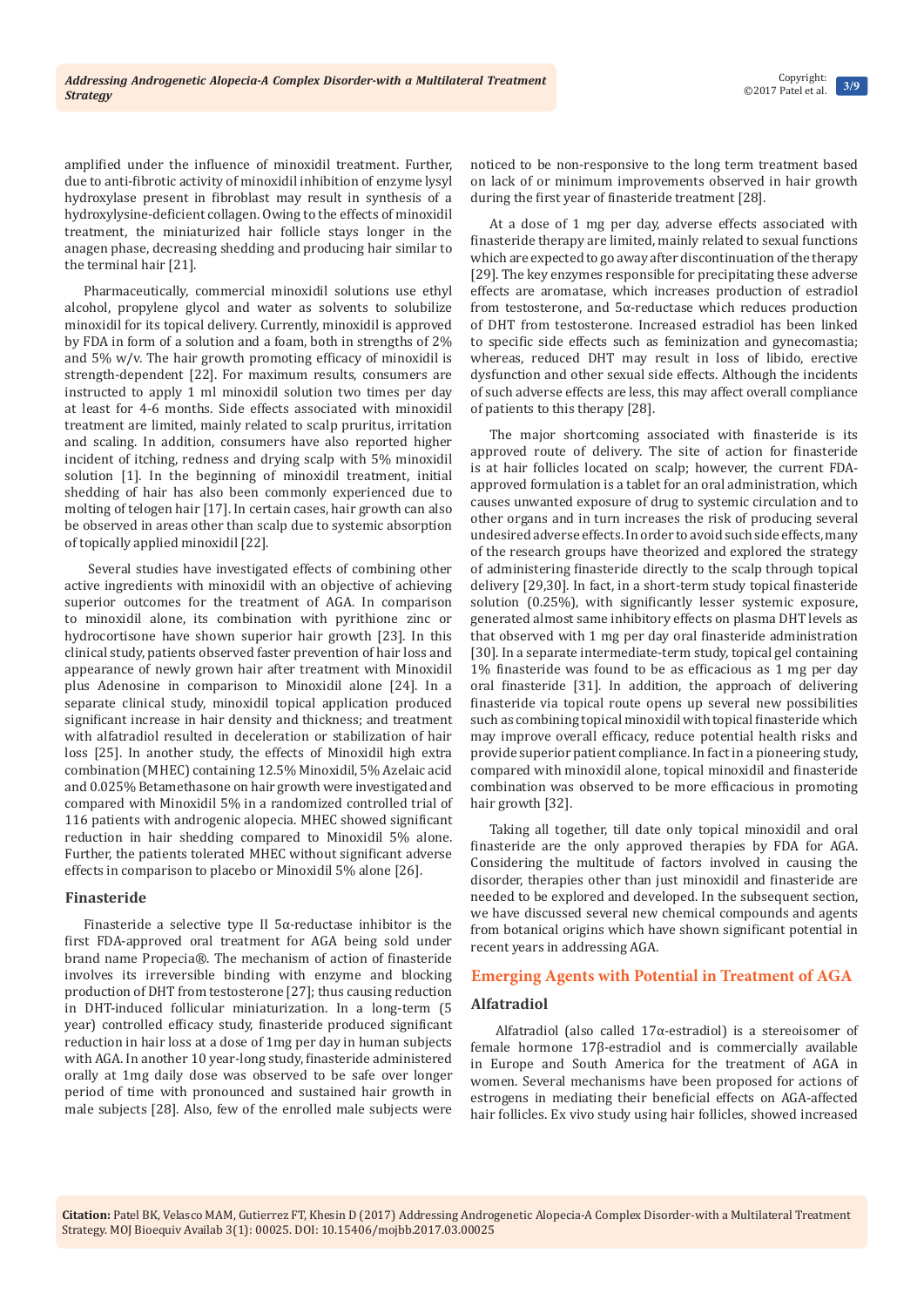rate of conversion of testosterone to estradiol upon treatment with Alfatradiol owing to its aromatase stimulating activity [33]; and thus, decreasing the level of testosterone and eventually of DHT. Further, in an in vitro experiment alfatradiol stimulated the growth of human hair bulb papilla cells and hair root sheath fibroblast [34]. In a clinical trial, topical application of alfatradiol solution exhibited statistically significant increase in number of hair and diameter from baseline; and hair improvement in self-assessment and global photographic assessment compared with placebo treatment [35]. Additionally in a separate clinical study, alfatradiol after topical application showed reduction or stabilization of hair loss [36].

# **5α-reductase Inhibitors**

**Dutasteride:** Although it is currently approved for the treatment of benign prostate hyperplasia, Dutasteride, a dual inhibitor of both type I and type II 5α-reductase commercially sold with brand name Avodart® has shown superior hair growth stimulating effects than that of finasteride [37] is the predominant subtype of enzyme present in hair follicles; whereas, 5α-reductase type I is responsible for regulating sebum production and is constitutively present in sebum glands. Dutasteride at lower concentration of 0.5 mg/d has shown higher inhibition of type II 5α-reductase in comparison to finasteride (1 mg/d), pointing out its enhanced efficacy in reducing DHT levels. A multicenter, prospective human clinical study in Japan observed that dutasteride is safe, welltolerated and efficacious over the period of 52 weeks at daily dose of 0.5 mg in AGA-affected male subjects [38]. Also in this placebo controlled study dutasteride treatment significantly increased hair count. Taking together due to its dose-dependent efficacy in reducing DHT blocking type II 5α-reductase and inhibitory actions on sebum production owing to blockage of type I 5α-reductase, dutasteride is assumed to have significant potential to be developed as the next therapeutic agent for AGA.

*B***-sitosterol:** Agents from plant sources are gaining enormous significance in recent times due to perceived advantages such as lack or minimum of associated side effects in comparison to drugs. Several of the plant extract with proposed inhibitory action on 5α-reductase enzyme have been investigated in the treatment of benign prostate hyperplasia. Few of them with potentially beneficial effects in addressing AGA are β-sitosterol and Canadian willow herb extract.

Saw palmetto (Latin: Serenoa repens) extract and its major constituent, β-sitosterol have been in past used for relief in benign prostatic hyperplasia treatment. Recent studies indicate that it may have potential in the treatment of less severe cases of AGA [19]. Constituents of saw palmetto extract have been reported to possess anti-androgenic activities by competitively blocking both type I and II 5α-reductase in indiscriminately manner [39,40]. This results in reduction in DHT influence on hair follicles. In addition, via estrogen receptor-mediated actions saw palmetto assists in maintenance and prolongation and of anagen phase. Supplementation with saw palmetto, via oral route, has shown beneficial effects in male subjects suffering from AGA [39]. Also, in a comparative study saw palmetto extract induced positive hair growth in 38% subjects in comparison to the control finasteride treated group, where improvements in hair growth were observed in 68% subjects [40]. Interestingly, the hair growth promoting effects of saw palmetto were limited to only vertex, whereas, both frontal and vertex areas showed improvements after finasteride treatment [40]. Saw palmetto extract seemed to be well-tolerated in human subjects and the only adverse effect observed is abdominal discomfort. Advantageously, saw palmetto extract does not influence prostate-specific antigen levels or obstruct in any diagnostic procedures, which is the case with finasteride treatment.

**Canadian Willow Herb:** Epilobium a member of the Onagraceae family is a perennial herb widely distributed all over the world; it consists of over 200 species that tolerate a wide range of site and soil conditions. In past, Epilobium species have used as a preventative measure for benign prostatic hyperplasia (BPH) [41-44]; and many reports suggest of plant possessing antiproliferative, anti-inflammatory and antioxidant activities [45- 52]. More specifically, Epilobium extracts have shown noticeable effects on activities of several key enzymes including 5α-reductase and aromatase [53, 54], caspase 3 [55] and metaloproteinases [56].

In addition to anti-androgenic properties, Epilobium extracts also possess anti-inflammatory and prostaglandin inhibition properties mainly due to presence of myricetin 3-O-β-Dglucuronide which hinders the PGI2, PGE2, and PGD2 release. A study reported oenothein B, the tannin from various fireweeds, to be the active compound inhibiting 5α-reductase in the human prostate [49]. This is also supported by the observation that Epilobium herbal extract stimulated activity of estrogen α receptor and inhibited that of estrogen β receptor in rats in response to externally administered testosterone [57].

Ducrey et al. [53] reported the active compounds of Epilobium extract, oenothein A and B inhibiting 5α-reductase and aromatase enzymes. The oral administration of standardized Epilobium extract produced significant reduction in 5α-reductase type II mRNA expression in a murine model; and noticeably, the observed reduction in enzyme mRNA expression with Epilobium treatment was more pronounced than that seen after finasteride treatment [58]. In a controlled clinical trial, once-a-day Epilobium extract treatment significantly reduced international prostate specific score in male subjects in comparison to placebo treatment over 3 months [59]. Overall, as a botanical source for a novel treatment for AGA, Epilobium species have shown significant potential and warrant further exploration owing to their potent 5α-reductase type II and PGD2 inhibiting activities.

**Fluridil:** Based on recent advancement in our understanding of role of androgen receptors in progression of AGA, a strategy of using androgen receptor blockers seems sensible in AGA treatment [7]. The main challenge associated with this approach is to develop an agent that is devoid of concerns of systemic effects, especially in male which could result in feminization, gynecomastia and impotence, and specifically targets androgen receptors in the hair follicles. Fluridil an analog of flutamide is a recently developed agent specifically for only topical administration; it presents anti-androgenic activities when delivered directly to the hair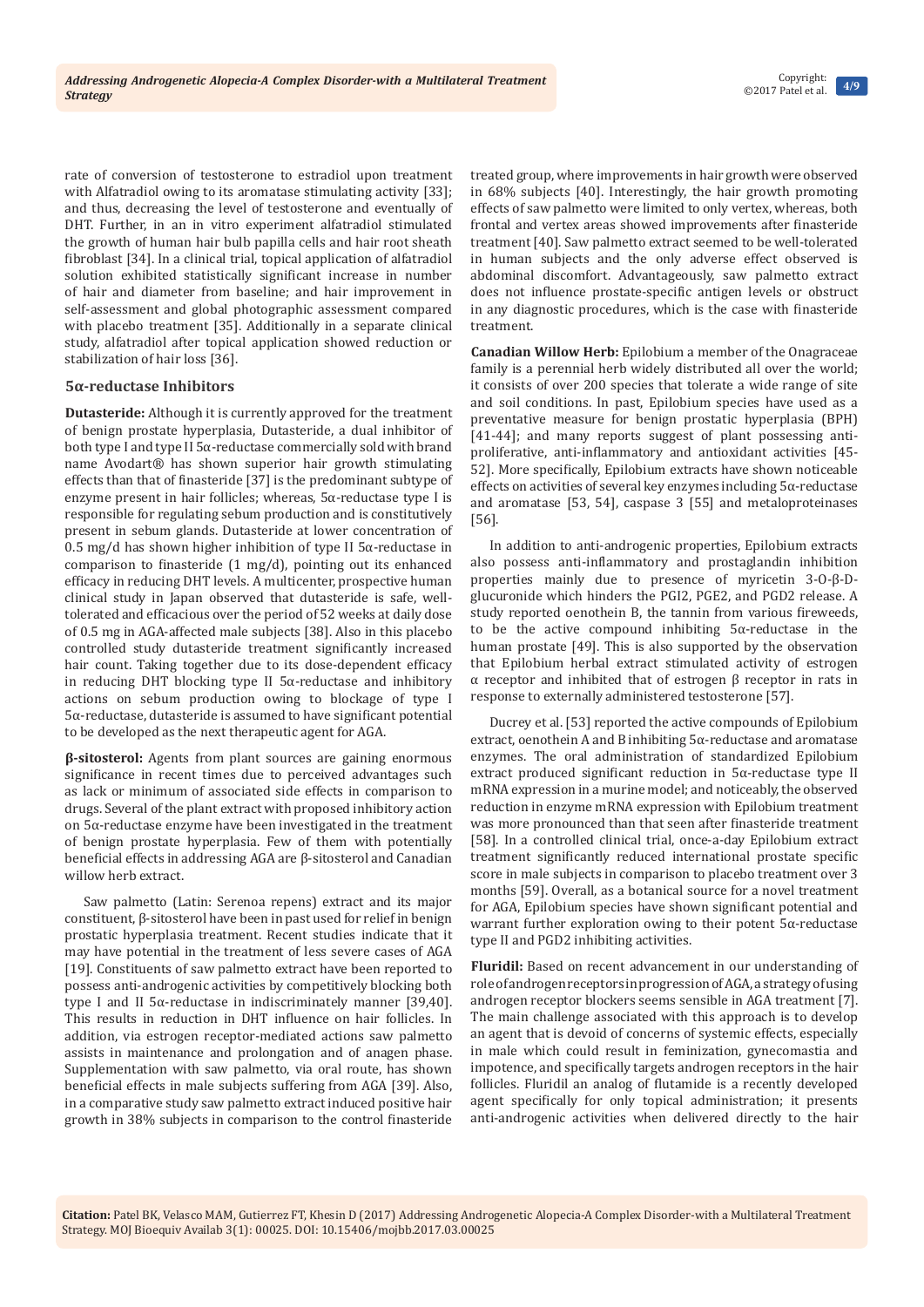follicles and if absorbed systemically breakdowns into inactive metabolites. In an only clinical study published, fluridil treatment exhibited significant improvements in anagen/telogen hair ratio within 90 days in comparison to vehicle (placebo) treatment; and, no adverse effects related to sexual performance or blood chemistry were observed [1,60-62].

# **Ant-inflammatory, Antioxidant and Antimicrobial Agents**

#### **Ketoconazole**

Although it is a broad-spectrum anti-fungal agent, ketoconazole is observed to impede synthesis of steroid at high concentrations through inhibition of cytochrome P450 and [17,20] lyase. Ketoconazole topical treatment was observed to promote hair growth by increasing density and size of anagen follicles when used over period of 21 weeks at a concentration of 2% in a shampoo formulation. Though anti-DHT activities of ketoconazole have been reported, the major beneficial effects were suggested to be arising from its inhibitory actions on inflammation and fungal infections in the scalp [63]. Also in a murine model, 2% ketoconazole topical treatment observed to stimulate hair growth [64]. In a human clinical study, treatment with ketoconazole 1% shampoo resulted in increased anagen hair percentage and hair shaft diameter along with reduction in hair shedding, telogen effluvium and scalp dandruff [65]. Taking all together, ketoconazole has significant potential to be developed as a stand-alone or an adjunct therapy in combination with existing therapeutic options for the treatment of AGA depending on the severity of disease in an individual.

#### **Prostaglandin F2a analogues**

PGs influence follicular function and hair cycle and hence, present themselves as a potential target for development of future AGA therapies [14,16]. A recent study has reported increased levels of both PGD2 synthase and its mRNA in AGA affected scalp in comparison to healthy ones, causing regression and inhibition of hair growth [66]. Prostaglandin analogs, namely bimatoprost and latanoprost are FDA-approved drugs indicated for reducing intraocular pressure in glaucoma patients; however serendipitously, these agents were observed to induce increase in both length and number of eyelashes [15]. This led to bimatoprost receiving FDA approval for eyelash hypotrichosis following extensive clinical studies [65]. In a first of a kind in vivo animal study, latanoprost exhibited noticeable hair growth promoting activities in comparison to vehicle-treated group [66]. The hair growth stimulating effects of prostaglandin analogs are postulated to be due to elongation of anagen phase; in fact, prostaglandins could be mediating minoxidil induced hair growth as minoxidil was suggested to promote production of PGs.

# **Melatonin**

Besides testosterone and DHT other hormone that affects hair growth and regulates hair cycle is melatonin an endogenous molecule secreted by pineal gland. Melatonin has been observed in several species, influence production and timings of wool and cashmere and even the color of hair coat [67]. Although

the role of melatonin on hair biology is not fully understood, it is considered to be very complex as hair related activities of melatonin different significantly depending dose, gender and species. Melatonin does not only interact with specific receptors but also influence androgen and estrogen receptor-mediated downstream processes. It also inhibits both apoptosis and expression of estrogen receptor in mice skin. Further, through its free radical scavenging and protective actions, melatonin may assist anagen hair bulb in maintaining its high proliferative and metabolic activities. On the other hand, melatonin may induce nuclear exclusion of androgen receptor and thus, produce hair growth inhibitory effects [68]. Such melatonin-mediated nuclear exclusion of ARs occurs via activation of calcium and protein kinase C pathway [69]. In a clinical study on conducted on female patients suffering from diffuse alopecia and AGA, hair growth promoting efficacy of twice-a-day melatonin 0.1% topical solution was evaluated [70]. Over the period of 6 months, patients with AGA showed significant improvements in number of anagen hair in occipital region, almost twice the number of anagen hair to that of non-anagen hair in comparison to placebo treatment.

# **Cetirizine**

PGD2, via its actions on GPR44 receptor located in follicles influences hair growth. In fact, the expression of GPR44 has been observed to be higher in hair follicles of AGA affected patients [14]. Considering this as a new therapeutic target, agents capable of inhibiting PGD2 association with its receptor could be of great interest as a novel therapy for androgenetic alopecia. Cetirizine a second generation anti-histaminic agent and more specifically an H1 receptor blocker has been observed to reduce PGD2 release from mast cells [71], whereas, increase the release of PGE2 in a concentration-dependent manner, from human monocytes in in vitro setting [72]. Based on this observations another study designed to evaluate the efficacy of topical 1% cetirizine solution reported significant improvement in hair growth in patients with mild to moderate AGA [73]. In addition, the anti-inflammatory and anti-allergic activities of cetirizine can be useful in AGA patients with scalp irritation and inflammation.

# **Nutritional Deficiencies**

# **Vitamin D**

The Vitamin D receptor (VDR), which has a significant influence on epidermal homeostasis in ligand-dependent manner controls epidermal keratinocyte proliferation and differentiation. VDR expression has been linked to reduced proliferation and heightened differentiation of keratinocytes which assist in efficient hair cycle progression [72]. Expression of VDR is of more significance for the keratinocyte stem cells located in follicular bulge as any dysfunctionalities in VDR may result in hair cycle progression defects [74]. In fact, the expression of VDR in keratinocytes has been associated with and varies depending on the specific stage of the hair cycle the follicle is in [18]. In an in vivo study using mouse model, although topical calcitriol pretreatment was observed to be ineffective in preventing chemotherapyinduced alopecia; the pretreatment was beneficial in terms of speedy recovery and superior regrowth of hair following drug-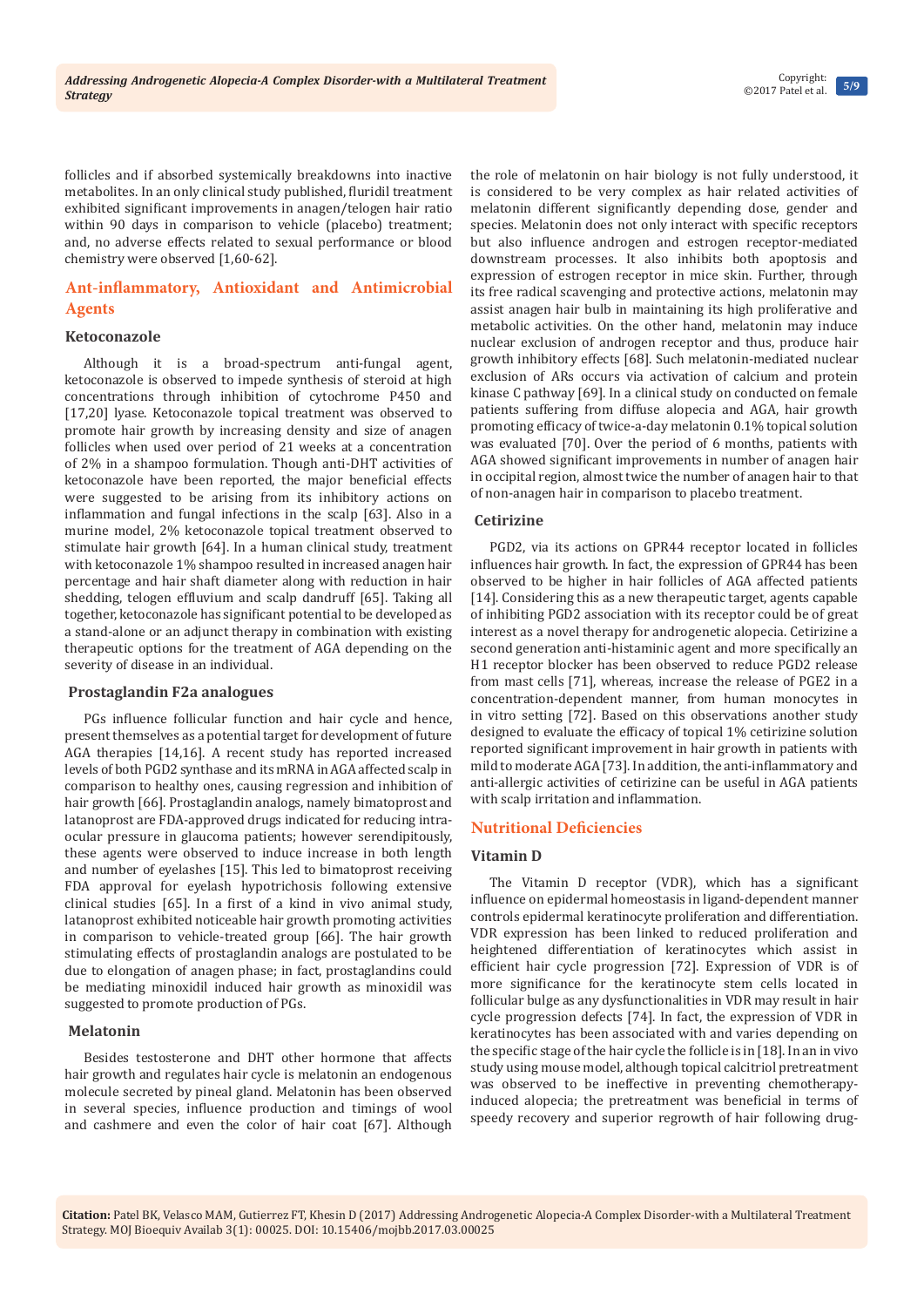**6/9** Copyright: ©2017 Patel et al.

induced hair loss. Interestingly, the improvements were global and not limited to the site of administration, indicating the role of calcitriol pretreatment in quick reconstruction of anagen hair follicles [75]. Unlike stated earlier, another study observed protective efficacy of calcitriol following topical administration in paclitaxel and cyclophosphamide-induced alopecia [76]. While the actions of vitamin D have not been thoroughly explored in human hair cycle processes, it has gain significant attention of researchers as either a preventative or reactive treatment in chemotherapy-induced alopecia.

#### **Zinc**

Zinc one of the essential trace elements, has substantial role on almost all aspects of metabolic reactions occurring in biological organs, including skin [77]. Specifically, Zinc may influence hair biology via its immunomodulatory effects [77,78]. Its antioxidant effects may stem from indirect stimulation of certain endogenous chemicals into metallothionein which possess superior antioxidant activities [79]. Biologically through its ability to inhibit endonucleases, Zinc may slow down the apoptotic processes in the hair follicles, specifically in keratinocytes during regression phase of the hair cycle catagen. In fact, such inhibitory effects of Zinc on endonuclease enzymes may be of great importance in preventing follicle deterioration [80]. In addition, zinc is necessary for maintaining stable DNA and for its repair; given that the rate of proliferation of follicular apparatus, and more importantly the associated epithelia cells is very high sustained and proper availability of zinc is necessary for its efficient maintenance [81]. Zinc deficiency has been linked to several undesired hair and scalp conditions such as telogen effluvium, weaker hair and nail, seborrhea, dermatitis, and scalp infections [82]. Microscopic observations have revealed certain histological changes such as yellowing of epidermal cells, single-cell necrosis, thinning of hair shafts [83] and asymmetrical striations [84]. However, it is very important to supervise the zinc levels during supplementary therapy as over-consumption of zinc is associated with certain adverse effects such as drowsiness, headache and deficiency of some other essential elements.

# **Radiation-Induced Alopecia**

Radiation therapy is commonly used alone or in conjunction with chemotherapeutic agents or surgery for the treatment of certain types of cancer. Notably, the radiation-induced hair loss is often observed in patients exposed to high-levels of radiation [85]. Owing to the higher frequency of precipitation of such radiationinduced alopecia, patients under stress of losing hair may consider declining the treatment. Alopecia resulting as an adverse reaction of radiation treatment not only leads to superficial cosmetic concerns but may also induce more serious social and psychological issues in patients; and hence, it is imperative that patients clearly understand the probable outcomes, related to hair loss of the treatment and have expectations of prevention or reversal of hair loss during the radiation therapy. In fact, several research groups are investigating potential ways of preventing and/or inducing quick hair regrowth following radiation treatment in patients. In a murine model, the protective effects of a PGE2 analog was investigated in preventing radiation-alopecia, where 16,16-dimethyl PGE2, when administered either topically or subcutaneously, assisted in retaining hair counts to a notable extent in the target area following 137Cs gamma irradiation [86]. In another study, topical pretreatment of nitroxide, either Tempo or Tempol was investigated in guinea pigs for their radio-protective effects following multi-dose radiation therapy. Although both controlled untreated and treated animals showed gradual loss of hair over 14 weeks post radiation therapy, the hair loss was significantly less prominent in nitroxide treated animals in comparison to untreated group. Further, the observed hair density in Tempo-treated animals was around 90% of that observed before irradiation, whereas untreated animals showed hair density of only 12% over weeks 11 to 14. The study concluded that the nitroxide based protective agents could be of high clinical importance in combating radiation-induced alopecia [87]. Notably, radiation dose and the frequency/depth of exposure are observed to be key factors in influencing the extent of radiationinduced alopecia; in fact, a study reported that if the radiation dose is kept under 16 Gy with superficial exposure to a depth of 5 mm, the probability of cicatricial alopecia is significantly reduced after radiation therapy [88]. Another approach to address radiationinduced alopecia, which is under investigation is employing punch graft technique of hair transplant with modified approach of selecting donor and recipient areas [89,90].

# **Conclusion**

Multilateral therapeutic approach has been gaining significant attention in case diseases which result from more than one underlining cause contributing simultaneously. As it has established that the occurrence and advancement of androgenetic alopecia involve multitude of confounding factors, addressing the complex condition with only available therapeutic options, minoxidil and finasteride may not be the most efficient strategy. In addition, the shortcoming with these approved therapies also need to be considered; individual response to minoxidil may vary person-to-person owing to differences in expression of sulfotransferase enzyme, whereas, oral administration of finasteride produces unwanted systemic exposure of drug and theoretically poses risk of adverse effects. As discussed in this review, recent advancements towards investigating and identifying novel therapeutic targets in pathology of AGA have revealed several new compounds with substantial potential in emerging as an innovative breakthrough for the treatment of alopecia.

#### **References**

- 1. [D Rathnayake, R Sinclair \(2010\) Male androgenetic alopecia. Expert](https://www.ncbi.nlm.nih.gov/pubmed/20426708)  [Opin Pharmacother 11\(8\): 1295-1304.](https://www.ncbi.nlm.nih.gov/pubmed/20426708)
- 2. [JB Hamilton \(1951\) Patterned loss of hair in man: types and](https://www.ncbi.nlm.nih.gov/pubmed/14819896)  [incidence. Ann NY Acad Sci 53\(3\): 708-728.](https://www.ncbi.nlm.nih.gov/pubmed/14819896)
- 3. [M Guarrera, A Rebora \(1996\) Anagen Hairs May Fail to Replace](https://www.ncbi.nlm.nih.gov/pubmed/8832948)  [Telogen Hairs in arly Androgenic Female Alopecia. Dermatology](https://www.ncbi.nlm.nih.gov/pubmed/8832948)  [192\(1\): 28-31.](https://www.ncbi.nlm.nih.gov/pubmed/8832948)
- DE Rousso, SW Kim (2014) A review of medical and surgical [treatment options for androgenetic alopecia. JAMA facial Plast Surg](https://www.ncbi.nlm.nih.gov/pubmed/25188680)  [16\(6\): 444-450.](https://www.ncbi.nlm.nih.gov/pubmed/25188680)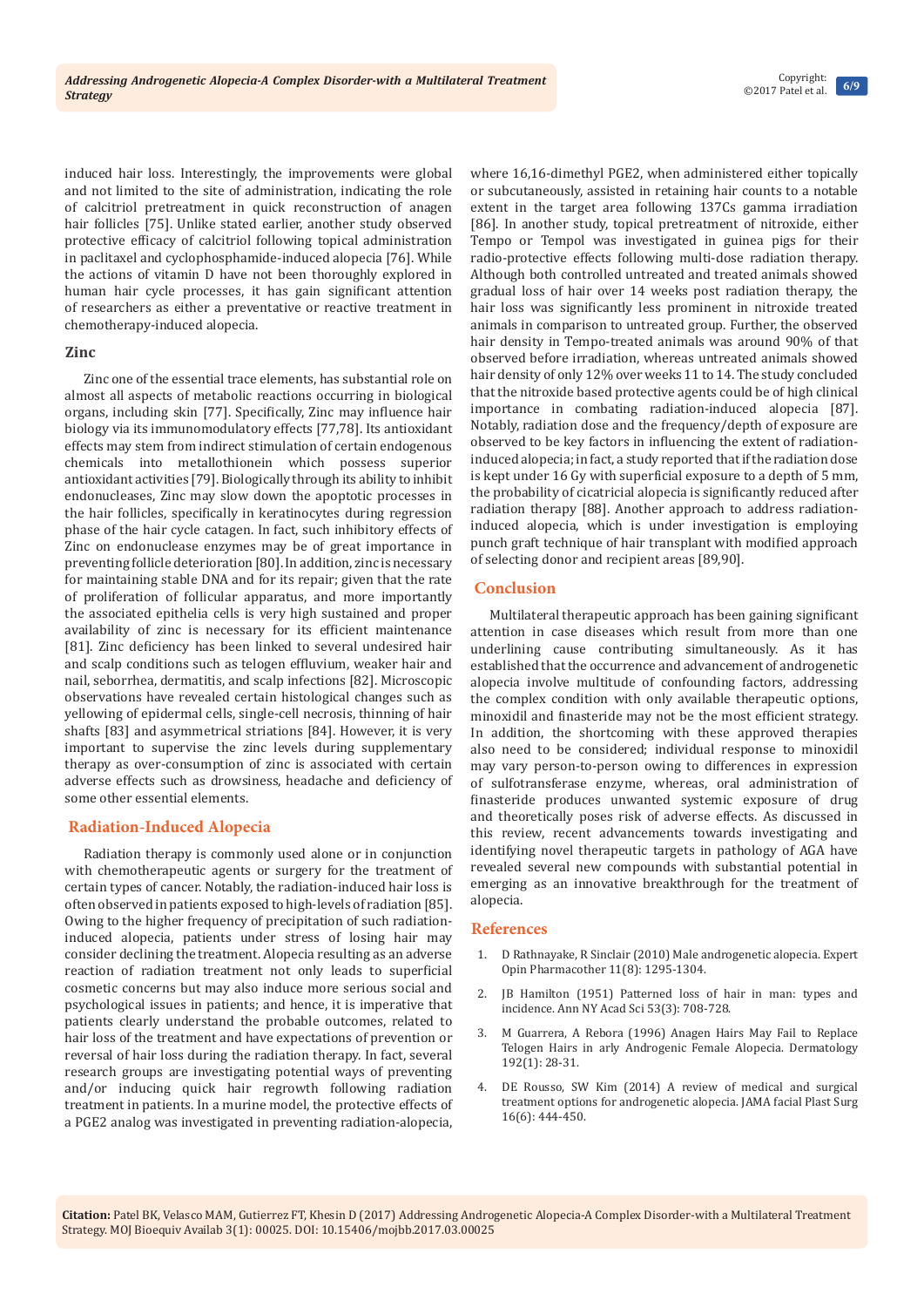- 5. [N Banka, MK Bunagan, J Shapiro \(2012\) Pattern hair loss in men:](https://www.ncbi.nlm.nih.gov/labs/articles/23159182/)  [diagnosis and medical treatment. Dermatol Clin 31\(1\): 129-140.](https://www.ncbi.nlm.nih.gov/labs/articles/23159182/)
- 6. [JA Ellis, RD Sinclair \(2008\) Male pattern baldness: current](https://www.ncbi.nlm.nih.gov/pubmed/18617016)  [treatments, future prospects, Drug Discover Today 1\(17-18\): 791-](https://www.ncbi.nlm.nih.gov/pubmed/18617016) [797.](https://www.ncbi.nlm.nih.gov/pubmed/18617016)
- 7. [JA Ellis, R Sinclair, SB Harrap \(2002\) Androgenetic alopecia:](https://www.ncbi.nlm.nih.gov/pubmed/14585162)  [pathogenesis and potential for therapy. Expert Rev Mol Med 4\(22\):](https://www.ncbi.nlm.nih.gov/pubmed/14585162)  [1-11.](https://www.ncbi.nlm.nih.gov/pubmed/14585162)
- 8. [AM Hillmer, S Hanneken, S Ritzmann, T Becker, J Freudenberg, et](https://www.ncbi.nlm.nih.gov/pubmed/15902657)  [al. \(2005\) Genetic variation in the human androgen receptor gene](https://www.ncbi.nlm.nih.gov/pubmed/15902657)  [is the major determinant of common early-onset androgenetic](https://www.ncbi.nlm.nih.gov/pubmed/15902657)  [alopecia. Am J Hum Genet 77\(1\): 140-148.](https://www.ncbi.nlm.nih.gov/pubmed/15902657)
- 9. A Ellis, SB Harrap (2001) The genetics of androgenetic alopecia. Clin Dermatol 19: 149-154.
- 10. [VA Randall \(1994\) Androgens and human hair growth. Clin](https://www.ncbi.nlm.nih.gov/pubmed/8187311)  [Endocrinol \(oxf\) 40\(4\): 439-457.](https://www.ncbi.nlm.nih.gov/pubmed/8187311)
- 11. [MJ Thornton, K Hamada, VA Randall, AG Messenger \(1998\)](https://www.ncbi.nlm.nih.gov/pubmed/9804329)  [Androgen-dependent beard dermal papilla cells secrete autocrine](https://www.ncbi.nlm.nih.gov/pubmed/9804329)  [growth factor \(s\) in response to testosterone unlike scalp cells. J](https://www.ncbi.nlm.nih.gov/pubmed/9804329)  [Invest Dermatol 111\(5\): 727-732.](https://www.ncbi.nlm.nih.gov/pubmed/9804329)
- 12. [DA Whiting \(1993\) Diagnostic and predictive value of horizontal](https://www.ncbi.nlm.nih.gov/pubmed/8496421)  [sections of scalp biopsy specimens in male pattern androgenetic](https://www.ncbi.nlm.nih.gov/pubmed/8496421)  [alopecia. J Am Acad Dermatol 28\(5 pt 1\): 755-763.](https://www.ncbi.nlm.nih.gov/pubmed/8496421)
- 13. [YF Mahe, JF Michelet, N Billoni, F Jarrousse, B Buan, et al. \(2000\)](https://www.ncbi.nlm.nih.gov/pubmed/10971723)  [Androgenetic alopecia and microinflammation. Int J Dermato 39\(8\):](https://www.ncbi.nlm.nih.gov/pubmed/10971723)  [576-584.](https://www.ncbi.nlm.nih.gov/pubmed/10971723)
- 14. [LA Garza, Y Liu, Z Yang, B Alagesan, JA Lawson, et al. \(2012\)](https://www.ncbi.nlm.nih.gov/pubmed/22440736/)  [Prostaglandin D2 inhibits hair growth and is elevated in bald scalp of](https://www.ncbi.nlm.nih.gov/pubmed/22440736/)  [men with androgenetic alopecia. Sci Transl Med 4 \(126\): 126ra134.](https://www.ncbi.nlm.nih.gov/pubmed/22440736/)
- 15. [MA Johnstone, DM Albert \(2002\) Prostaglandin-induced hair](https://www.ncbi.nlm.nih.gov/pubmed/12204716)  [growth. Surv Ophthalmol 47 Suppl: 185-202.](https://www.ncbi.nlm.nih.gov/pubmed/12204716)
- 16. [A Nieves, LA Garza \(2014\) Does prostaglandin D2 hold the cure to](https://www.ncbi.nlm.nih.gov/pubmed/24521203)  [male pattern baldness? Exp Dermatol 23\(4\): 224-227.](https://www.ncbi.nlm.nih.gov/pubmed/24521203)
- 17. [A Blumeyer, A Tosti, A Messenger, P Reygagne, V Del Marmol, et](https://www.ncbi.nlm.nih.gov/pubmed/21980982)  [al. \(2011\) Evidence-based \(S3\) guideline for the treatment of](https://www.ncbi.nlm.nih.gov/pubmed/21980982)  [androgenetic alopecia in women and in men. J Dtsch Dermatol Ges](https://www.ncbi.nlm.nih.gov/pubmed/21980982)  [9 Suppl 6: S1-S57.](https://www.ncbi.nlm.nih.gov/pubmed/21980982)
- 18. [M Bienova, R Kucerova, M Fiuraskova, M Hajduch, Z Kolar, et al.](https://www.ncbi.nlm.nih.gov/pubmed/15818439)  [\(2005\) Androgenetic alopecia and current methods of treatment.](https://www.ncbi.nlm.nih.gov/pubmed/15818439)  [Acta Dermatovenerol Alp Pannonica Adriat 14\(1\): 5-8.](https://www.ncbi.nlm.nih.gov/pubmed/15818439)
- 19. [A Rossi, S Calvieri \(2014\) Treatment for alopecia. G Ital Dermatol](https://www.ncbi.nlm.nih.gov/pubmed/24566570)  [Venereol 149\(1\): 103-106.](https://www.ncbi.nlm.nih.gov/pubmed/24566570)
- 20. [S Lachgar, M Charveron, Y Gall, J Bonafe \(1998\) Minoxidil upregulates](https://www.ncbi.nlm.nih.gov/pubmed/9580790)  [the expression of vascular endothelial growth factor in human hair](https://www.ncbi.nlm.nih.gov/pubmed/9580790)  [dermal papilla cells. Br J Dermatol 138\(3\): 407-411.](https://www.ncbi.nlm.nih.gov/pubmed/9580790)
- 21. [A Rossi, C Cantisani, L Melis, A Iorio, E Scali, et al. \(2012\) Minoxidil](https://www.ncbi.nlm.nih.gov/pubmed/22409453)  [use in dermatology, side effects and recent patents. Recent Pat](https://www.ncbi.nlm.nih.gov/pubmed/22409453)  [Inflamm Allergy Drug Discover 6\(2\): 130-136.](https://www.ncbi.nlm.nih.gov/pubmed/22409453)
- 22. [F Kaliyadan, A Nambiar, S Vijayaraghavan \(2013\) Androgenetic](https://www.ncbi.nlm.nih.gov/pubmed/23974579)  [alopecia: an update. Indian J Dermatol Venereol Leprol 79\(5\): 613-](https://www.ncbi.nlm.nih.gov/pubmed/23974579) [625.](https://www.ncbi.nlm.nih.gov/pubmed/23974579)
- 23. [A Gupta, A Charrette \(2015\) Topical Minoxidil: Systematic Review](https://www.ncbi.nlm.nih.gov/pubmed/26380504)  [and Meta-Analysis of Its Efficacy in Androgenetic Alopecia. Skinmed](https://www.ncbi.nlm.nih.gov/pubmed/26380504)  [13\(3\): 185-189.](https://www.ncbi.nlm.nih.gov/pubmed/26380504)
- 24. [G Faghihi, F Iraji, Rajaee Harandi M, Nilforoushzadeh MA, Askari](https://www.ncbi.nlm.nih.gov/pubmed/24183218)  G [\(2013\) Comparison of the efficacy of topical minoxidil 5% and](https://www.ncbi.nlm.nih.gov/pubmed/24183218)  [adenosine 0.75% solutions on male androgenetic alopecia and](https://www.ncbi.nlm.nih.gov/pubmed/24183218)  [measuring the patients' satisfactory rate. Acta Dermatovenerol](https://www.ncbi.nlm.nih.gov/pubmed/24183218)  [Croat 21\(3\): 155-159.](https://www.ncbi.nlm.nih.gov/pubmed/24183218)
- 25. [U Blume-Peytavi, C Kunte, A Krisp, NG Bartels, U Ellwanger, et al.](https://www.ncbi.nlm.nih.gov/pubmed/17451383)  [\(2007\) Comparison of the efficacy and safety of topical minoxidil](https://www.ncbi.nlm.nih.gov/pubmed/17451383)  [and topical alfatradiol in the treatment of androgenetic alopecia in](https://www.ncbi.nlm.nih.gov/pubmed/17451383)  [women. J Dtsch Dermatol Ges 5\(5\): 391-395.](https://www.ncbi.nlm.nih.gov/pubmed/17451383)
- 26. [H Pazoki-Toroudi, S Babakoohi, M Nilforoushzadeh, M Nassiri-](https://www.ncbi.nlm.nih.gov/pubmed/23163069)[Kashani, M Shizarpour, et al. \(2012\) Therapeutic effects of minoxidil](https://www.ncbi.nlm.nih.gov/pubmed/23163069)  [high extra combination therapy in patients with androgenetic](https://www.ncbi.nlm.nih.gov/pubmed/23163069)  [alopecia. Skinmed 10\(5\): 276-282.](https://www.ncbi.nlm.nih.gov/pubmed/23163069)
- 27. [L Drake, M Hordinsky, V Fiedler, J Swinehart, WP Unger, et al. \(1999\)](https://www.ncbi.nlm.nih.gov/pubmed/10495374)  [The effects of finasteride on scalp skin and serum androgen levels](https://www.ncbi.nlm.nih.gov/pubmed/10495374)  [in men with androgenetic alopecia. J Am Acad Dermatol 41\(4\): 550-](https://www.ncbi.nlm.nih.gov/pubmed/10495374) [554.](https://www.ncbi.nlm.nih.gov/pubmed/10495374)
- 28. [A Rossi, C Cantisani, M Scarno, A Trucchia, M Fortuna, et al. \(2011\)](https://www.ncbi.nlm.nih.gov/pubmed/21910805)  [Finasteride, 1 mg daily administration on male androgenetic](https://www.ncbi.nlm.nih.gov/pubmed/21910805)  [alopecia in different age groups: 10-year follow-up. Dermatol Ther](https://www.ncbi.nlm.nih.gov/pubmed/21910805)  [24\(4\): 455-461.](https://www.ncbi.nlm.nih.gov/pubmed/21910805)
- 29. [V Mysore, B Shashikumar \(2016\) Guidelines on the use of finasteride](https://www.ncbi.nlm.nih.gov/pubmed/26924401)  [in androgenetic alopecia. Indian J Dermatol Venereol Leprol 82\(2\);](https://www.ncbi.nlm.nih.gov/pubmed/26924401)  [128-134.](https://www.ncbi.nlm.nih.gov/pubmed/26924401)
- 30. [M Caserini, M Radicioni, C Leuratti, E Terragni, M Iorizzo, et al.](https://www.ncbi.nlm.nih.gov/pubmed/26636418)  [\(2016\) Effects of a novel finasteride 0.25% topical solution on scalp](https://www.ncbi.nlm.nih.gov/pubmed/26636418)  [and serum dihydrotestosterone in healthy men with androgenetic](https://www.ncbi.nlm.nih.gov/pubmed/26636418)  [alopecia. Int J Clin Pharmacol Ther 54\(1\): 19-27.](https://www.ncbi.nlm.nih.gov/pubmed/26636418)
- 31. [Z Hajheydari, J Akbari, M Saeedi, L Shokoohi \(2009\) Comparing the](https://www.ncbi.nlm.nih.gov/pubmed/19172031)  [therapeutic effects of finasteride gel and tablet in treatment of the](https://www.ncbi.nlm.nih.gov/pubmed/19172031)  [androgenetic alopecia. Indian J Dermatol Venereol Leprol 75\(1\): 47-](https://www.ncbi.nlm.nih.gov/pubmed/19172031) [51.](https://www.ncbi.nlm.nih.gov/pubmed/19172031)
- 32. [C Tanglertsampan \(2012\) Efficacy and safety of 3% minoxidil versus](https://www.ncbi.nlm.nih.gov/pubmed/23193746)  [combined 3% minoxidil / 0.1% finasteride in male pattern hair loss:](https://www.ncbi.nlm.nih.gov/pubmed/23193746)  [a randomized, double-blind, comparative study. J Med Assoc Thai](https://www.ncbi.nlm.nih.gov/pubmed/23193746)  [95\(10\); 1312-1316.](https://www.ncbi.nlm.nih.gov/pubmed/23193746)
- 33. [R Hoffmann, S Niiyama, A Huth, S Kissling, R Happle, et al. \(2002\)](https://www.ncbi.nlm.nih.gov/pubmed/12190948)  [17alpha-estradiol induces aromatase activity in intact human](https://www.ncbi.nlm.nih.gov/pubmed/12190948)  [anagen hair follicles ex vivo. Exp Dermatol 11\(4\): 376-380.](https://www.ncbi.nlm.nih.gov/pubmed/12190948)
- 34. [A Arai, J von Hintzenstern, F Kiesewetter, H Schell, OP Hornstein, et](https://www.ncbi.nlm.nih.gov/pubmed/1977261)  [al. \(1990\) In vitro effects of testosterone, dihydrotestosterone and](https://www.ncbi.nlm.nih.gov/pubmed/1977261)  [estradiol on cell growth of human hair bulb papilla cells and hair](https://www.ncbi.nlm.nih.gov/pubmed/1977261)  [root sheath fibroblasts. Acta Derm Venereol 70\(4\): 338-341.](https://www.ncbi.nlm.nih.gov/pubmed/1977261)
- 35. [JH Kim, SY Lee, HJ Lee, NY Yoon, WS Lee, et al. \(2012\) The Efficacy](https://www.ncbi.nlm.nih.gov/pmc/articles/PMC3412238/)  [and Safety of 17alpha-Estradiol \(Ell-Cranell\(R\) alpha 0.025%\)](https://www.ncbi.nlm.nih.gov/pmc/articles/PMC3412238/)  [Solution on Female Pattern Hair Loss: Single Center, Open-Label,](https://www.ncbi.nlm.nih.gov/pmc/articles/PMC3412238/)  [Non-Comparative, Phase IV Study. Ann Dermatol 24\(3\): 295-305.](https://www.ncbi.nlm.nih.gov/pmc/articles/PMC3412238/)
- 36. [EA Olsen, M Hordinsky, D Whiting, D Stough, S Hobbs, et al. \(2006\)](https://www.ncbi.nlm.nih.gov/pubmed/17110217)  [The importance of dual 5α-reductase inhibition in the treatment of](https://www.ncbi.nlm.nih.gov/pubmed/17110217)  [male pattern hair loss: results of a randomized placebo-controlled](https://www.ncbi.nlm.nih.gov/pubmed/17110217)  [study of dutasteride versus finasteride. J Am Acad Dermatol 55\(6\):](https://www.ncbi.nlm.nih.gov/pubmed/17110217)  [1014-1023.](https://www.ncbi.nlm.nih.gov/pubmed/17110217)
- 37. [Y Tsunemi, R Irisawa, H Yoshiie, B Brotherton, H Ito, et al. \(2016\)](https://www.ncbi.nlm.nih.gov/pubmed/26893187)  [Long‐term safety and efficacy of dutasteride in the treatment of](https://www.ncbi.nlm.nih.gov/pubmed/26893187)  [male patients with androgenetic alopecia. J Dermatol 43\(9\): 1051-](https://www.ncbi.nlm.nih.gov/pubmed/26893187) [1058.](https://www.ncbi.nlm.nih.gov/pubmed/26893187)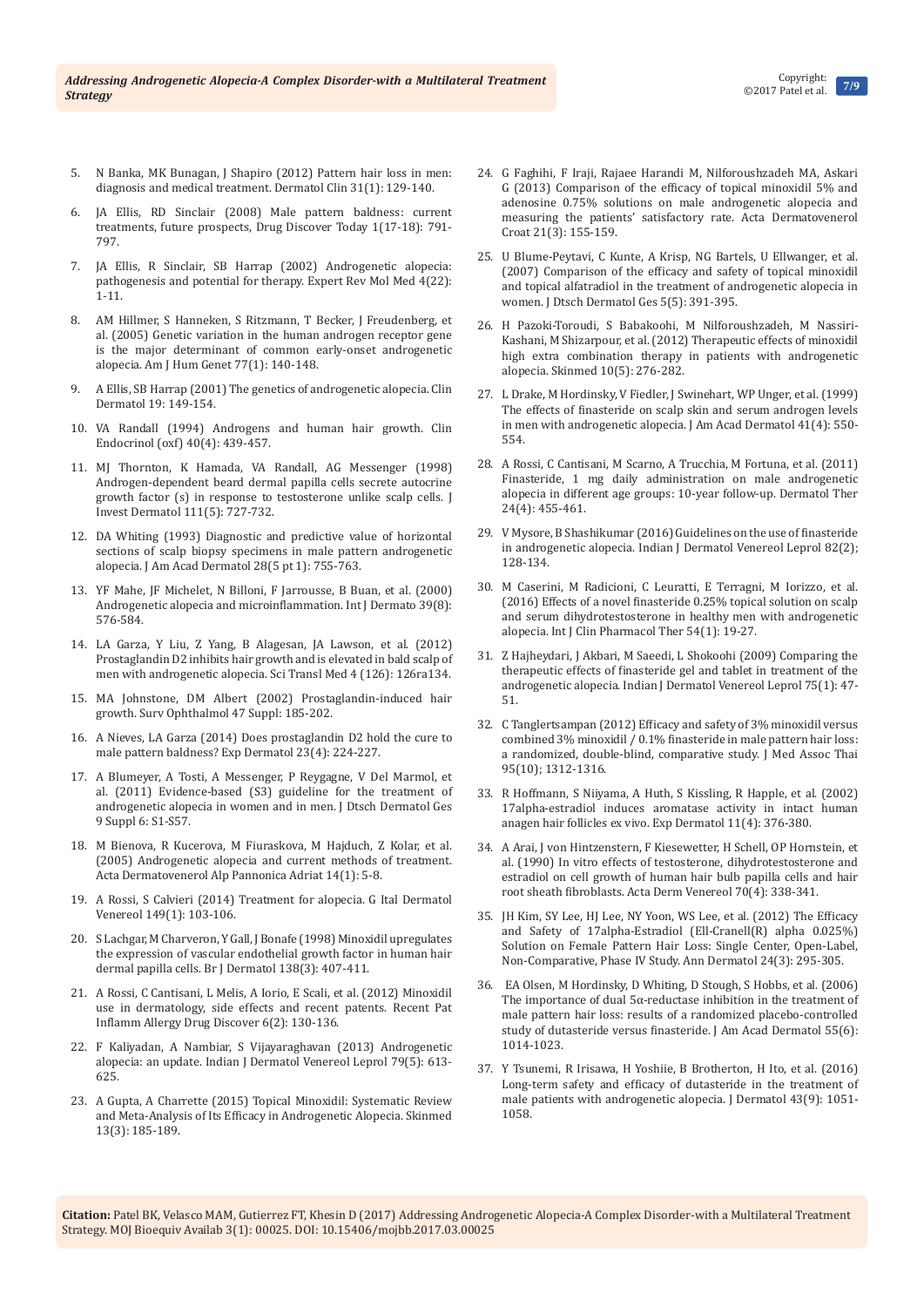- 38. [N Prager, K Bickett, N French, G Marcovici \(2002\) A randomized](https://www.ncbi.nlm.nih.gov/pubmed/12006122)  [double-blind, placebo-controlled trial to determine the effectiveness](https://www.ncbi.nlm.nih.gov/pubmed/12006122)  [of botanically derived inhibitors of 5-](https://www.ncbi.nlm.nih.gov/pubmed/12006122)α-reductase in the treatment of [androgenetic alopecia. J Altern Complement Med 8\(2\): 143-152.](https://www.ncbi.nlm.nih.gov/pubmed/12006122)
- 39. [A Rossi, E Mari, M Scarno, V Garelli, C Maxia, et al. \(2012\)](https://www.ncbi.nlm.nih.gov/pubmed/23298508)  [Comparitive Effectiveness and Finasteride Vs Serenoa Repens in](https://www.ncbi.nlm.nih.gov/pubmed/23298508)  [Male Androgenetic Alopecia: A Two-Year Study. Int J Immunopathol](https://www.ncbi.nlm.nih.gov/pubmed/23298508)  [Pharmacol 25\(4\): 1167-1173.](https://www.ncbi.nlm.nih.gov/pubmed/23298508)
- 40. [J Van Hellemont \(1986\) Compendium de Phytotherapie, Association](http://www.worldcat.org/title/compendium-de-phytotherapie/oclc/803345514?referer=di&ht=edition)  [Pharmaceutique, Bruxelles, Belge.](http://www.worldcat.org/title/compendium-de-phytotherapie/oclc/803345514?referer=di&ht=edition)
- 41. [M Wichtl \(2004\) Herbal drugs and phytopharmaceuticals: a](https://www.crcpress.com/Herbal-Drugs-and-Phytopharmaceuticals-Third-Edition/Wichtl/p/book/9780849319617)  [handbook for practice on a scientific basis. Medpharm CRC press,](https://www.crcpress.com/Herbal-Drugs-and-Phytopharmaceuticals-Third-Edition/Wichtl/p/book/9780849319617)  [p. 708.](https://www.crcpress.com/Herbal-Drugs-and-Phytopharmaceuticals-Third-Edition/Wichtl/p/book/9780849319617)
- 42. [B Hevesi, P Houghton, S Habtemariam, A Kery \(2009\) Antioxidant](https://www.ncbi.nlm.nih.gov/pubmed/19107731)  [and antiinflammatory effect of Epilobium parviflorum Schreb.](https://www.ncbi.nlm.nih.gov/pubmed/19107731)  [Phytother Res 23\(5\): 719-724.](https://www.ncbi.nlm.nih.gov/pubmed/19107731)
- 43. [R Kujawski, J Bartkowiak Wieczorek, M Ozarowski, A Bogacz, J](https://www.researchgate.net/publication/259312405_Current_knowledge_on_phytochemical_profile_of_Epilobium_sp_raw_materials_and_extracts_Potential_benefits_in_nutrition_and_phytotherapy_of_age-related_diseases)  [Cichocka, et al. \(2011\) Current knowledge on phytochemical profile](https://www.researchgate.net/publication/259312405_Current_knowledge_on_phytochemical_profile_of_Epilobium_sp_raw_materials_and_extracts_Potential_benefits_in_nutrition_and_phytotherapy_of_age-related_diseases)  [of Epilobium sp. raw materials and extracts. Potential benefits in](https://www.researchgate.net/publication/259312405_Current_knowledge_on_phytochemical_profile_of_Epilobium_sp_raw_materials_and_extracts_Potential_benefits_in_nutrition_and_phytotherapy_of_age-related_diseases)  [nutrition and phytotherapy of age-related diseases. Herba Pol 57:](https://www.researchgate.net/publication/259312405_Current_knowledge_on_phytochemical_profile_of_Epilobium_sp_raw_materials_and_extracts_Potential_benefits_in_nutrition_and_phytotherapy_of_age-related_diseases)  [25-34.](https://www.researchgate.net/publication/259312405_Current_knowledge_on_phytochemical_profile_of_Epilobium_sp_raw_materials_and_extracts_Potential_benefits_in_nutrition_and_phytotherapy_of_age-related_diseases)
- 44. [E Voynova, S Dimitrova, E Naydenova, P Karadjov \(1991\) Inhibitory](https://www.ncbi.nlm.nih.gov/pubmed/1841518)  [action of extracts of Maclura aurantiaca and Epilobium hirsutum on](https://www.ncbi.nlm.nih.gov/pubmed/1841518)  [tumour models in mice. Acta Physiol Pharmacol Bulg 17\(4\): 50-52.](https://www.ncbi.nlm.nih.gov/pubmed/1841518)
- 45. [A Hiermann, F Bucar \(1997\) Studies of Epilobium angustifolium](https://www.ncbi.nlm.nih.gov/pubmed/9080338)  [extracts on growth of accessory sexual organs in rats. J](https://www.ncbi.nlm.nih.gov/pubmed/9080338)  [Ethnopharmacol 55\(3\): 179-183.](https://www.ncbi.nlm.nih.gov/pubmed/9080338)
- 46. [A Vitalone, F Bordi, C Baldazzi, G Mazzanti, L Saso, et al. \(2001\) Anti](https://www.ncbi.nlm.nih.gov/pubmed/11482783)[proliferative effect on a prostatic epithelial cell line \(PZ-HPV-7\) by](https://www.ncbi.nlm.nih.gov/pubmed/11482783)  [Epilobium angustifolium L. Il Farmaco 56\(5-7\): 483-489.](https://www.ncbi.nlm.nih.gov/pubmed/11482783)
- 47. [A Vitalone, M Guizzetti, LG Costa, B Tita \(2003\) Extracts of various](https://www.ncbi.nlm.nih.gov/pubmed/12831512)  [species of Epilobium inhibit proliferation of human prostate cells. J](https://www.ncbi.nlm.nih.gov/pubmed/12831512)  [Pharm Pharmacol 55\(5\): 683-690.](https://www.ncbi.nlm.nih.gov/pubmed/12831512)
- 48. [D Lesuisse, J Berjonneau, C Ciot, P Devaux, B Doucet, et al. \(1996\)](https://www.ncbi.nlm.nih.gov/pubmed/8778238)  [Determination of oenothein B as the active 5-α-reductase-inhibiting](https://www.ncbi.nlm.nih.gov/pubmed/8778238)  [principle of the folk medicine Epilobium parviflorum. J Nat Prod](https://www.ncbi.nlm.nih.gov/pubmed/8778238)  [59\(5\): 490-492.](https://www.ncbi.nlm.nih.gov/pubmed/8778238)
- 49. [B Ducrey, J Wolfender, A Marston, K Hostettmann \(1995\) Analysis](http://opensample.info/analysis-of-flavonol-glycosides-of-thirteen-epilobium-species-onagraceae-by-lc-uv-and-thermospray-lc-ms)  [of flavonol glycosides of thirteen Epilobium species \(Onagraceae\)](http://opensample.info/analysis-of-flavonol-glycosides-of-thirteen-epilobium-species-onagraceae-by-lc-uv-and-thermospray-lc-ms)  [by LC-UV and thermospray LC-MS, Phytochemistry.](http://opensample.info/analysis-of-flavonol-glycosides-of-thirteen-epilobium-species-onagraceae-by-lc-uv-and-thermospray-lc-ms) Elsevier Science [Ltd 38\(1\): 129-137.](http://opensample.info/analysis-of-flavonol-glycosides-of-thirteen-epilobium-species-onagraceae-by-lc-uv-and-thermospray-lc-ms)
- 50. [CC Wang, LG Chen, LL Yang \(1999\) Antitumor activity of four](https://www.ncbi.nlm.nih.gov/pubmed/10403559)  [macrocyclic ellagitannins from Cuphea hyssopifolia. Cancer Lett](https://www.ncbi.nlm.nih.gov/pubmed/10403559)  [140\(1-2\): 195-200.](https://www.ncbi.nlm.nih.gov/pubmed/10403559)
- 51. [K Miyamoto, M Nomura, T Murayama, T Furu-kawa, T Hatano, et al.](https://www.ncbi.nlm.nih.gov/pubmed/8358389)  [\(1993\) Antitumor activities of ellagitannins against sarcoma-180 in](https://www.ncbi.nlm.nih.gov/pubmed/8358389)  [mice. Biol Pharm Bull 16\(4\): 379-387.](https://www.ncbi.nlm.nih.gov/pubmed/8358389)
- 52. [B Ducrey, A Marston, S Göhring, R Hartmann, K Hostettmann,](https://www.ncbi.nlm.nih.gov/pubmed/9140222)  [et al. \(1997\) Inhibition of 5α-reductase and aromatase by the](https://www.ncbi.nlm.nih.gov/pubmed/9140222)  [ellagitannins oenothein A and oenothein B from Epilobium species.](https://www.ncbi.nlm.nih.gov/pubmed/9140222)  [Planta Med 63\(2\): 111-114.](https://www.ncbi.nlm.nih.gov/pubmed/9140222)
- 53. [PC Weijerman, JJ Konig, ST Wong, HG Niesters, DM Peehl \(1994\)](https://www.ncbi.nlm.nih.gov/pubmed/7923200)  [Lipofection-mediated immortalization of human prostatic epithelial](https://www.ncbi.nlm.nih.gov/pubmed/7923200)  [cells of normal and malignant origin using human papillomavirus](https://www.ncbi.nlm.nih.gov/pubmed/7923200)  [type 18 DNA. Cancer Res 54\(21\): 5579-5583.](https://www.ncbi.nlm.nih.gov/pubmed/7923200)
- 54. [S Gupta, F Afaq, H Mukhtar \(2001\) Selective growth-inhibitory, cell](https://www.ncbi.nlm.nih.gov/pubmed/11573952)[cycle deregulatory and apoptotic response of apigenin in normal](https://www.ncbi.nlm.nih.gov/pubmed/11573952)  [versus human prostate carcinoma cells. Biochem Biophys Res](https://www.ncbi.nlm.nih.gov/pubmed/11573952)  [Commun 287\(4\): 914-920.](https://www.ncbi.nlm.nih.gov/pubmed/11573952)
- 55. [JS Horoszewicz, SS Leong, E Kawinski, JP Karr, H Rosenthal, et al.](https://www.ncbi.nlm.nih.gov/pubmed/6831420)  [\(1983\) LNCaP model of human prostatic carcinoma. Cancer Res](https://www.ncbi.nlm.nih.gov/pubmed/6831420)  [43\(4\): 1809-1818.](https://www.ncbi.nlm.nih.gov/pubmed/6831420)
- 56. [R Kujawski, PM Mrozikiewicz, A Bogacz, J Cichocka, PL Mikolajczak,](https://www.ncbi.nlm.nih.gov/pubmed/20873122)  [et al. \(2010\) \[Influence of standardized extract of Epilobium](https://www.ncbi.nlm.nih.gov/pubmed/20873122)  [angustifolium on estrogen receptor alpha and beta expression in in](https://www.ncbi.nlm.nih.gov/pubmed/20873122)  [vivo model\]. Ginekol Pol 81\(8\): 600-605.](https://www.ncbi.nlm.nih.gov/pubmed/20873122)
- 57. [R Kujawski, J Bartkowiak Wieczorek, M Karasiewicz, A Bogacz, PL](https://www.degruyter.com/view/j/hepo.2013.59.issue-4/hepo-2013-0025/hepo-2013-0025.xml)  [Mikolajczak, et al. \(2013\) Influence of Epilobium angustifolium](https://www.degruyter.com/view/j/hepo.2013.59.issue-4/hepo-2013-0025/hepo-2013-0025.xml)  [extract on 5α-reductase type 2 and MAPK3 kinase gene expression](https://www.degruyter.com/view/j/hepo.2013.59.issue-4/hepo-2013-0025/hepo-2013-0025.xml)  [in rats prostates. Herba Polonica 59\(4\): 72-85.](https://www.degruyter.com/view/j/hepo.2013.59.issue-4/hepo-2013-0025/hepo-2013-0025.xml)
- 58. [S Coulson, A Rao, SL Beck, E Steels, H Gramotnev, et al. \(2013\) A](https://www.ncbi.nlm.nih.gov/pubmed/23642948)  [phase II randomised double-blind placebo-controlled clinical trial](https://www.ncbi.nlm.nih.gov/pubmed/23642948)  [investigating the efficacy and safety of ProstateEZE Max: a herbal](https://www.ncbi.nlm.nih.gov/pubmed/23642948)  [medicine preparation for the management of symptoms of benign](https://www.ncbi.nlm.nih.gov/pubmed/23642948)  [prostatic hypertrophy. Compl Ther Med 21\(3\): 172-179.](https://www.ncbi.nlm.nih.gov/pubmed/23642948)
- 59. [M Sovak, AL Seligson, R Kucerova, M Bienova, M Hajduch, et al.](https://www.ncbi.nlm.nih.gov/pubmed/12174057)  [\(2002\) Fluridil, a rationally designed topical agent for androgenetic](https://www.ncbi.nlm.nih.gov/pubmed/12174057)  [alopecia: first clinical experience. Dermatol Surg 28\(8\): 678-685.](https://www.ncbi.nlm.nih.gov/pubmed/12174057)
- 60. [AL Seligson, BK Campion, JW Brown, RC Terry, R Kucerova, et al.](http://onlinelibrary.wiley.com/doi/10.1002/ddr.10166/abstract)  [\(2003\) Development of fluridil, a topical suppressor of the androgen](http://onlinelibrary.wiley.com/doi/10.1002/ddr.10166/abstract)  [receptor in androgenetic alopecia. Drug Dev Res 59: 292-306.](http://onlinelibrary.wiley.com/doi/10.1002/ddr.10166/abstract)
- 61. [M Hajduch, M Sovak, Kucerova R, Bienova M, Novotny R \(2006\)](http://www.med.muni.cz/biomedjournal/pdf/2006/01/35_48.pdf)  [Current therapies of female androgenetic alopecia and use of](http://www.med.muni.cz/biomedjournal/pdf/2006/01/35_48.pdf)  [fluridil, a novel topical antiandrogen. Scr Med \(Brno\) 79\(1\): 35-48.](http://www.med.muni.cz/biomedjournal/pdf/2006/01/35_48.pdf)
- 62. [C Pierard Franchimont, P De Doncker, G Cauwenbergh, G Pierard](https://www.ncbi.nlm.nih.gov/pubmed/9669136)  [\(1998\) Ketoconazole shampoo: effect of long-term use in androgenic](https://www.ncbi.nlm.nih.gov/pubmed/9669136)  [alopecia. Dermatology 196\(4\): 474-477.](https://www.ncbi.nlm.nih.gov/pubmed/9669136)
- 63. [J Jiang, R Tsuboi, Y Kojima, H Ogawa \(2005\) Topical application of](https://www.ncbi.nlm.nih.gov/pubmed/15863844)  [ketoconazole stimulates hair growth in C3H/HeN mice. J Dermatol](https://www.ncbi.nlm.nih.gov/pubmed/15863844)  [32\(4\): 243-247.](https://www.ncbi.nlm.nih.gov/pubmed/15863844)
- 64. [T Keaney \(2015\) Emerging Therapies for Androgenetic Alopecia J](https://www.ncbi.nlm.nih.gov/pubmed/26355625)  [Drug Dermatol 14\(9\): 1036-1040.](https://www.ncbi.nlm.nih.gov/pubmed/26355625)
- 65. [JB Jacobs, C Monell \(1979\) Treatment of radiation-induced alopecia.](https://www.ncbi.nlm.nih.gov/pubmed/264108)  [Head Neck surg 2\(2\): 154-159.](https://www.ncbi.nlm.nih.gov/pubmed/264108)
- 66. [A Rossi, A Anzalone, MC Fortuna, G Caro, V Garelli, et al. \(2016\) Multi](https://www.ncbi.nlm.nih.gov/pubmed/27424565)[therapies in androgenetic alopecia: review and clinical experiences.](https://www.ncbi.nlm.nih.gov/pubmed/27424565)  [Dermatol Ther 29\(6\): 424-432.](https://www.ncbi.nlm.nih.gov/pubmed/27424565)
- 67. [TW Fischer, A Slominski, DJ Tobin, R Paus \(2008\) Melatonin and the](https://www.ncbi.nlm.nih.gov/pubmed/18078443)  [hair follicle. J Pineal Res 44\(1\): 1-15.](https://www.ncbi.nlm.nih.gov/pubmed/18078443)
- 68. [A Rimler, Z Culig, Z Lupowitz, N Zisapel \(2002\) Nuclear exclusion](https://www.ncbi.nlm.nih.gov/pubmed/12127045)  [of the androgen receptor by melatonin. J Steroid Biochem Mol Biol](https://www.ncbi.nlm.nih.gov/pubmed/12127045)  [81\(1\): 77-84.](https://www.ncbi.nlm.nih.gov/pubmed/12127045)
- 69. [A Rimler, R Jockers, Z Lupowitz, N Zisapel \(2007\) Gi and RGS](https://www.ncbi.nlm.nih.gov/pubmed/17416965)  [proteins provide biochemical control of androgen receptor nuclear](https://www.ncbi.nlm.nih.gov/pubmed/17416965)  [exclusion. J Mol Neurosci 31\(1\): 1-12.](https://www.ncbi.nlm.nih.gov/pubmed/17416965)
- 70. [T Fischer, G Burmeister, H Schmidt, P Elsner \(2004\) Melatonin](https://www.ncbi.nlm.nih.gov/pubmed/14996107)  [increases anagen hair rate in women with androgenetic alopecia or](https://www.ncbi.nlm.nih.gov/pubmed/14996107)  [diffuse alopecia: results of a pilot randomized controlled trial. Br J](https://www.ncbi.nlm.nih.gov/pubmed/14996107)  [Dermatol 150\(2\): 341-345.](https://www.ncbi.nlm.nih.gov/pubmed/14996107)